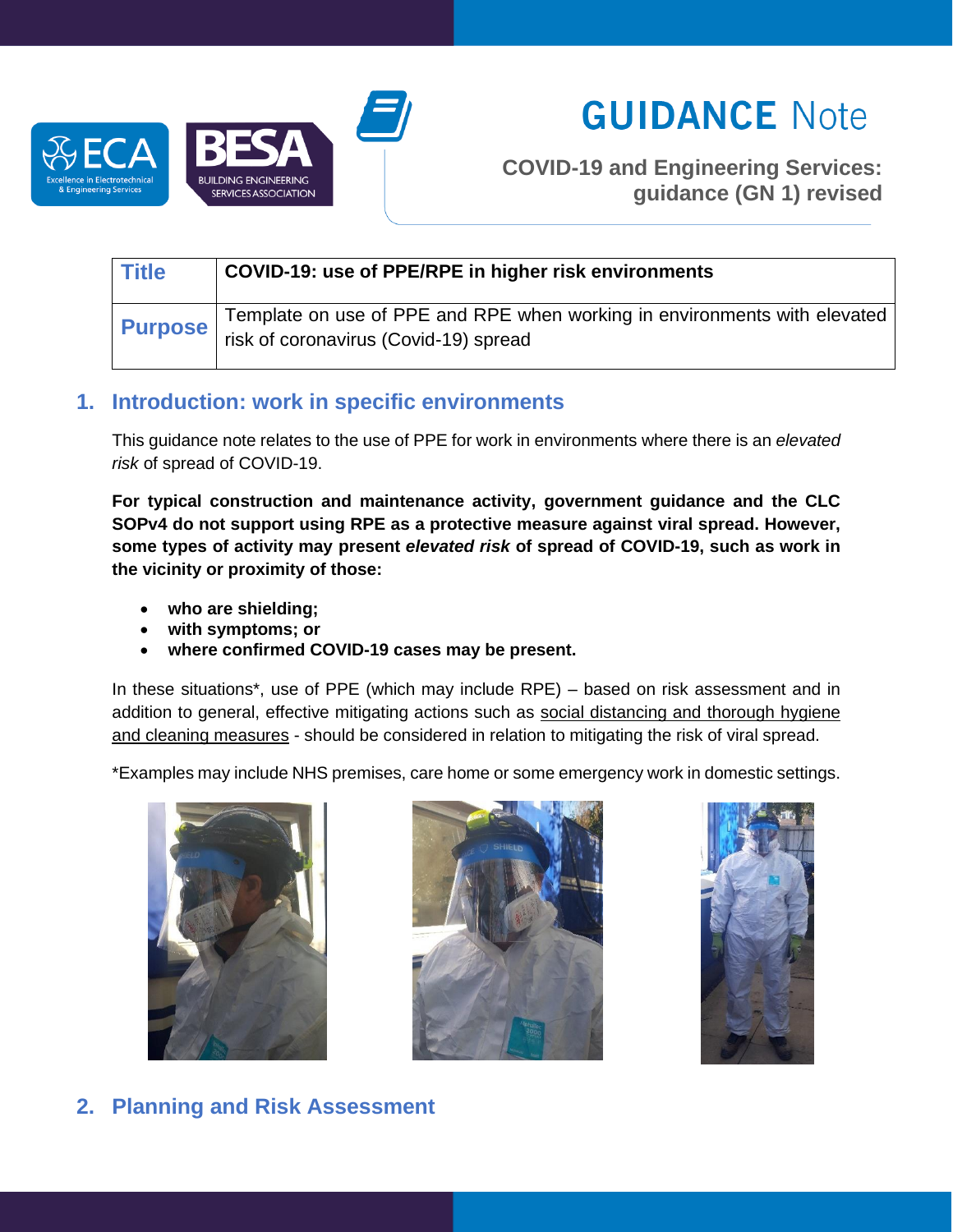- Work in the situations outlined above must be approved by the Operations Director / Project / Contract Manager and Principal Contractor / Client
- Decide on the mitigating and protective measures, based on **risk assessment**
- Consult with employees on planned mitigating and protective measures
- Operatives to be fully briefed on viral symptoms and on monitoring their own health, with daily discussion / support from Supervisors / Line managers
- Specify and maximise social distancing (or see s.9 below), hand washing /hygiene and surface cleaning protocols.

# **3. Personal Protective Equipment (PPE)**

Based on a suitable and sufficient risk assessment, general PPE may include:

- Construction environments Hard hat (e.g. BS EN 397)
- Facilities and Infrastructure Services and Off-Site Manufacture Bump Cap (BS EN 812) - some environments, if supported by risk assessment, may upgrade to a hard hat (e.g. BS EN 397)
- Hand Protection Abrasion/Blade, Cut/Tear/Puncture and TDM cut 4X44E to BS EN388
- Prescription safety spectacles or light (low impact hazard) eye protection BS EN 166, Optical Class 1, mechanical strength - F, resistance to fogging – N, resistance to surface damage – K, or equivalent
- Full face shields (if selected, low impact hazard eye protection may be risk-assessed out).
- Hi-Visibility Clothing, BS EN 471 Class 2
- Foot Protection Steel toe footwear, BS EN-345 Type-S3
- Microgard Paper overalls, BS EN ISO 13982-1 Type 5 Airborne particulates

#### RPE

• FFP3 face masks or equivalent, or higher protection factor RPE (e.g. air-fed respirators)

If FFP3 masks are not available, FFP2 face masks may be used instead, provided:

- the FFP2 protects against any other respiratory hazards identified by risk assessment; and
- a face fit test for any *make or model* of face mask new to the wearer has been carried out.

Note: valved face masks may allow a viral *exhalation* risk. This may be mitigated by e.g. use of a full-face shield (visor). A visor does not protect against inhalation hazard, but it may protect coworkers from wearer exhalation (noting individuals may contract COVID-19 but show no initial symptoms).

### **4. Site requirements to wear RPE**

Any other applicable policy or site requirement to wear RPE with a view to controlling the risk from coronavirus should be dealt with in discussion with the site owner and/or main contractor.

# **5. PPE: Operational Control**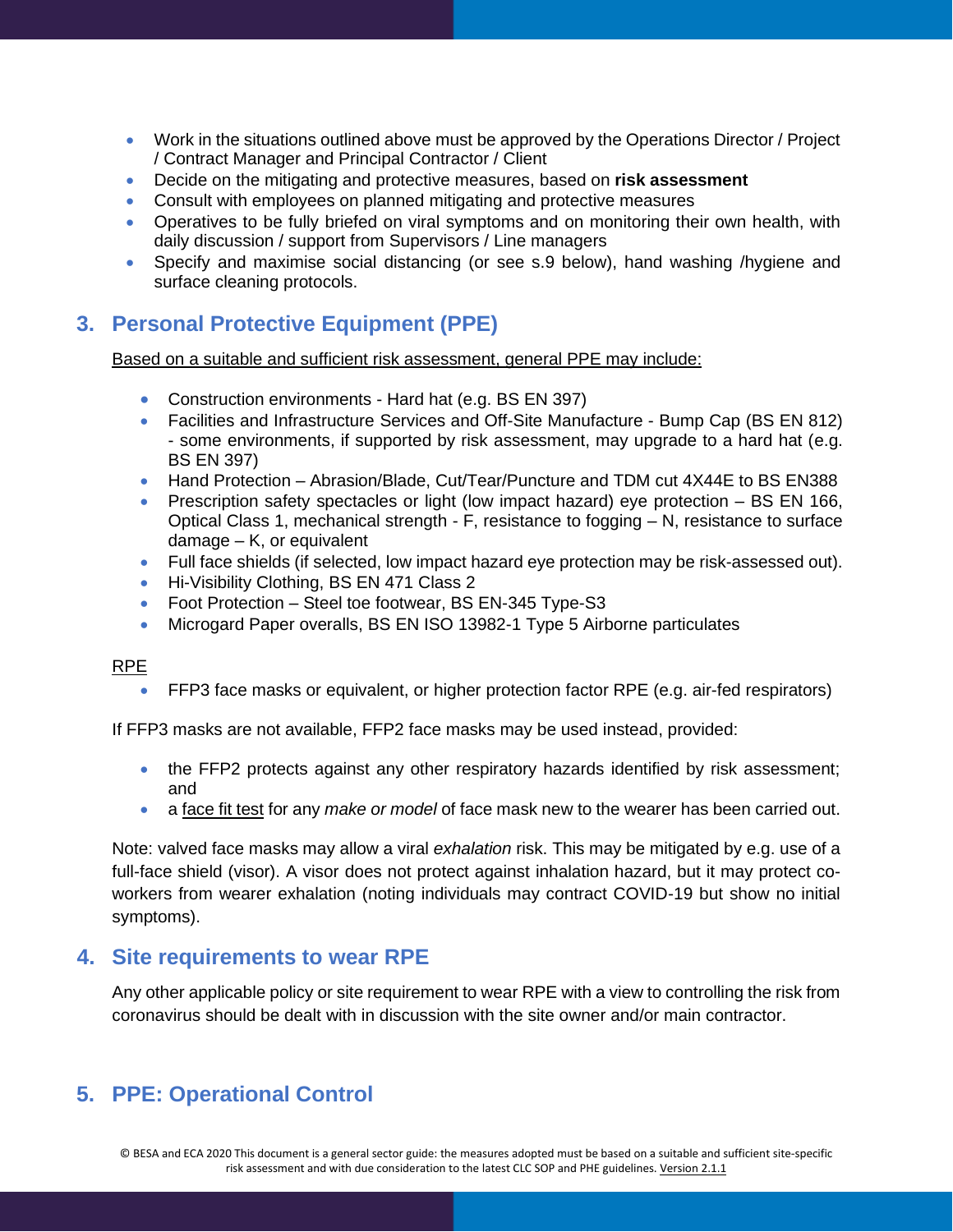Re-usable PPE / RPE should be avoided where possible. If this is not possible it must be thoroughly cleaned as per manufacturer's guidance after use, and never shared between personnel.

Single use PPE / RPE to be disposed of safely, and never re-used.

Employees must NOT commence work without the correct PPE. Personnel must raise any lack of, or defective, PPE to their supervisor before any work is undertaken.

Employees are required to take good care of all PPE issued to them, and not modify the equipment or deface it in any way. If equipment is damaged, lost or stolen then personnel must report this immediately to supervision or management to ensure that replacement PPE can be provided.

The employer is required to ensure that if any sub-standard equipment is identified, that it is removed from use and properly disposed of. The employee may not enter or return to the work site until issued with the correct PPE.

Employees to be briefed regularly that wearing RPE must not lead to behaviour that undermines social distancing measures and thorough hygiene practice – the two most effective control measures against viral spread. Note in particular:

- Protection afforded by RPE can deteriorate
- RPE can become contaminated
- Face masks alone do not protect the eyes
- 'Doffing' RPE, and (single use) waste disposal must be done according to established good practice, to reduce the risk of viral contamination and spread.

### **6. Dealing with waste PPE**

A person should be designated to ensure compliance with the PHE guidelines on the disposal of any waste PPE/RPE (along with any disposable cloths and wipes).

- 1. PPE waste to be put in a plastic rubbish bag and tied off when full.
- 2. The plastic rubbish bag to be:
	- placed in a second bin bag and tied; and
	- put in a suitable and secure place and marked for safe storage.

Waste should be stored safely for *at least* 72 hours, after which it can be disposed of as general waste (or if the local presence of COVID-19 is confirmed, it must be suitably disposed of as *clinical waste*).

# **7. Awareness, training and Competence**

All personnel to be:

- briefed on the requirements in this guidance note, and a record of the briefing kept on site.
- trained in the correct use and disposal of selected RPE.

# **8. Performance Monitoring**

© BESA and ECA 2020 This document is a general sector guide: the measures adopted must be based on a suitable and sufficient site-specific risk assessment and with due consideration to the latest CLC SOP and PHE guidelines. Version 2.1.1